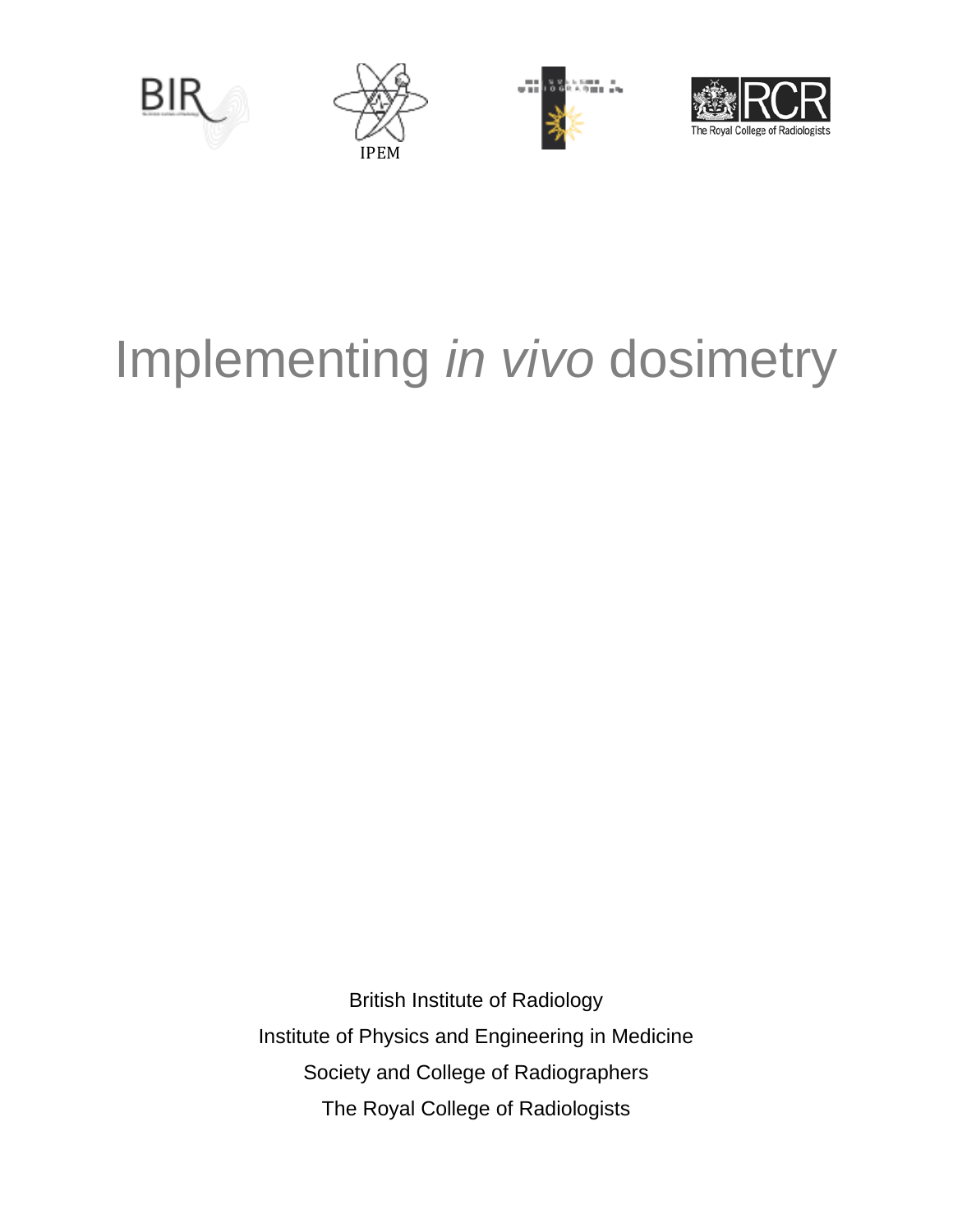Towards Safer Radiotherapy<sup>1</sup> addresses the broad question of improving safety in radiotherapy departments. It makes a number of key recommendations on important areas, one of which is for every radiotherapy centre to have protocols for *in vivo* dosimetry (IVD) monitoring to be used at the beginning of treatment for most patients. This intervention was also recommended in the Annual Report of the Chief Medical Officer (CMO) for 2006.<sup>2</sup> The CMO has agreed that cancer networks, and their constituent primary care trusts (PCTs), should be asked to include the phased introduction of IVD into their forward plans for radiotherapy, which they will be developing in response to the Cancer Reform Strategy.<sup>3</sup> In addition, he has asked the relevant professional organisations (The Royal College of Radiologists [RCR], Institute of Physics and Engineering in Medicine [IPEM], the Society and College of Radiographers [SCOR] and the British Institute of Radiology [BIR]) to develop guidance on which patient groups should receive the highest priority for IVD during the period of capacity building. This short note is a response to this request.

It will generally not be practicable, and it is possibly inadvisable, to attempt to introduce routine IVD monitoring for all of the intended groups of patients at the same time. During the time in which IVD capacity is being built up, radiotherapy centres will have to decide which groups of patients should be prioritised for routine IVD monitoring.

The order in which IVD is phased in for different treatment categories may be determined by local circumstances such as a centre's previous experience with IVD and by practical considerations. For example, if hardware (cabling, detectors and so on) has to be installed on the linear accelerators or instrumentation installed in a laboratory, these could be protracted processes with significant financial consequences. In cases where this is necessary, there will be a parallel need to identify the groups of patients that should be monitored with IVD during the capacity building phase.

The following notes for radiotherapy organisations are intended to highlight a range of issues to be considered en route to the full implementation of IVD. They are not intended to limit the range of options available to radiotherapy centres or to be prescriptive.

## **Funding a new or expanded service**

As IVD has become a requirement, it will become necessary for the tariffs to reflect this or for commissioners and providers to make the necessary local financial arrangements to ensure adequate resources are available. Resources to be considered are financial, material (equipment) and human. The capital and revenue implications and the cost of the impact on linac throughput have recently been discussed in the *British Journal of Radiology*. 4–6 These articles may form a useful starting point for discussions with commissioners and cancer networks.

Failure to ensure that adequate resources are available will increase the risk to radiotherapy waiting times and the timely implementation of other clinically beneficial technologies.

In relation to human resources, consideration should be given to the establishment of appropriate posts, recruitment and training within the context of workforce strategies at local and national levels.

## **Rolling out the system across patient groups**

The priority for rolling out IVD should be first on the basis of risk and second on the basis of more practical issues, including the availability of resources.

Risks of errors increase when new equipment is commissioned, when treatment techniques are first introduced or changes made. They are also higher for non-standard treatments where a final 'sanity check' of the results of a series of calculations is not possible because the experienced operator will not have an expected range of results in mind. There is a particularly high risk where it has not been possible to eliminate the manual transcription of data.

If dosimetry equipment is to be permanently installed in treatment rooms, consideration should be given to prioritising machines where the risk and consequence of error is highest.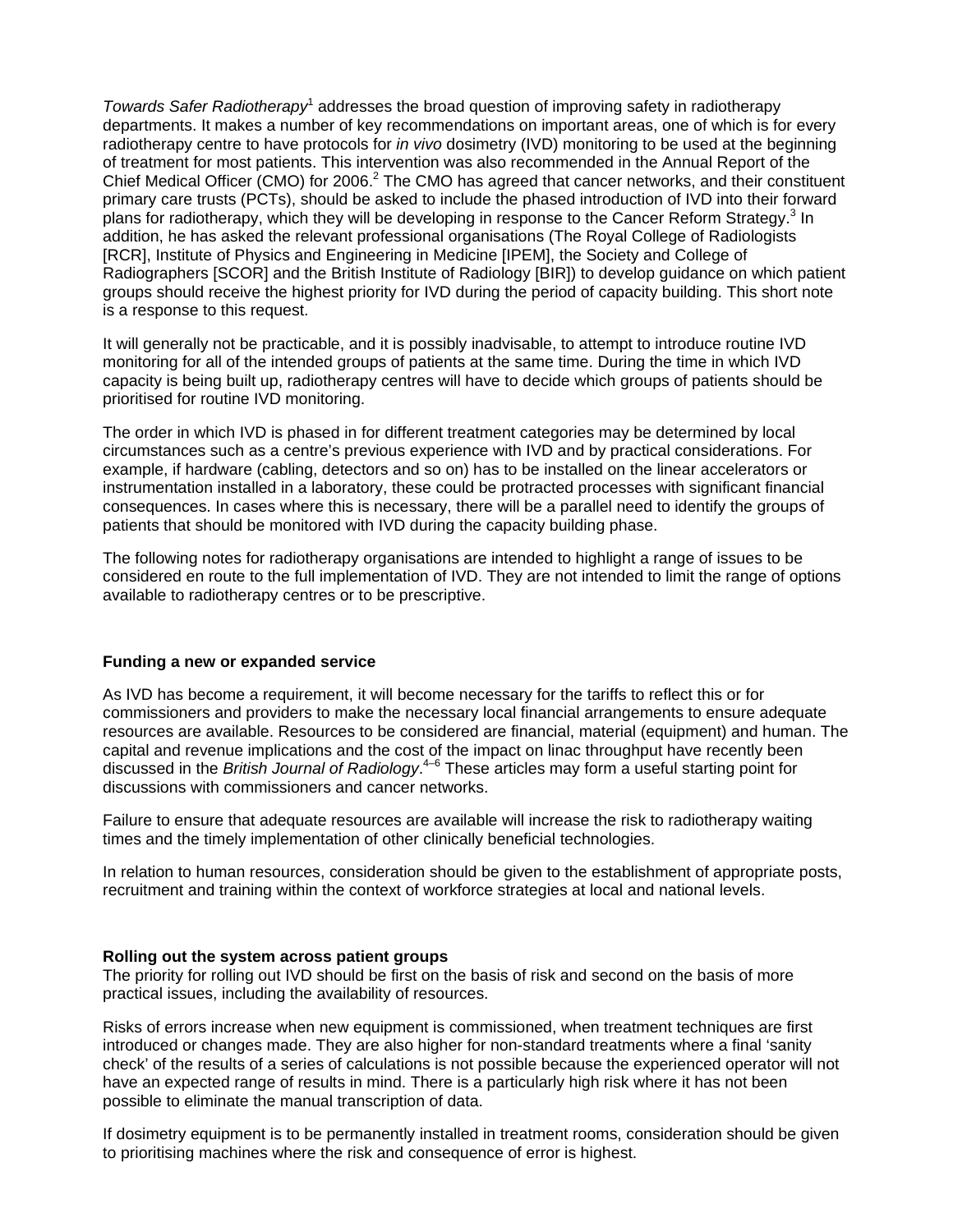Finally, recognising that IVD of some techniques is particularly challenging, it may be wise to avoid early implementation in these situations as to do so would risk high levels of false error reporting with consequent resource implications and loss of confidence in the process.

The consideration of the issues which will affect the priority for implementation are not independent. Decisions should be based on an overall assessment of risk, potential benefit and cost.

An advantage of building up capacity in a staged manner is that the results of all measurements can be reviewed initially, not just out-of-tolerance ones, without the workload in so doing becoming excessive. Acceptable tolerance levels, which may, to a certain extent, be system dependent can be finalised in the light of the initial data.

Throughout this process, time has to be given to training all of those involved in the measurement of data, its interpretation and continual refining of action levels as experience is gained. As with other areas of practice regular audit of IVD will ensure that the cost-benefit equation for the process is continually monitored and optimised.

## **Conclusion**

It must be reiterated that the above notes are intended only to identify some of the issues that will arise when planning the commissioning of IVD in a radiotherapy centre. They are in no sense prescriptive, and individual centres must decide for themselves which of the many options available is best suited to their particular set of circumstances.

### **References**

- 1. The Royal College of Radiologists, Society and College of Radiographers, Institute of Physics and Engineering in Medicine, National Patient Safety Agency, British Institute of Radiology. *Towards Safer Radiotherapy*. London: The Royal College of Radiologists, 2008.
- 2. Sir Liam Donaldson. *On the state of public health: Annual report of the Chief Medical Officer 2006*. London: Department of Health, 2007.
- 3. Department of Health. *Cancer Reform Strategy*. London: Department of Health, 2007.
- 4. Munro AJ. Hidden danger, obvious opportunity: error and risk in the management of cancer. (Commentary) *Br J Radiol* 2007; **80:** 955–966
- 5. Harrison R, Morgan A. *In vivo* dosimetry: hidden dangers? *Br J Radiol* 2007; **80:** 691–692.
- 6. Williams MV, McKenzie A. Can we afford not to implement in vivo dosimetry? *Br J Radiol* 2008 (in press).